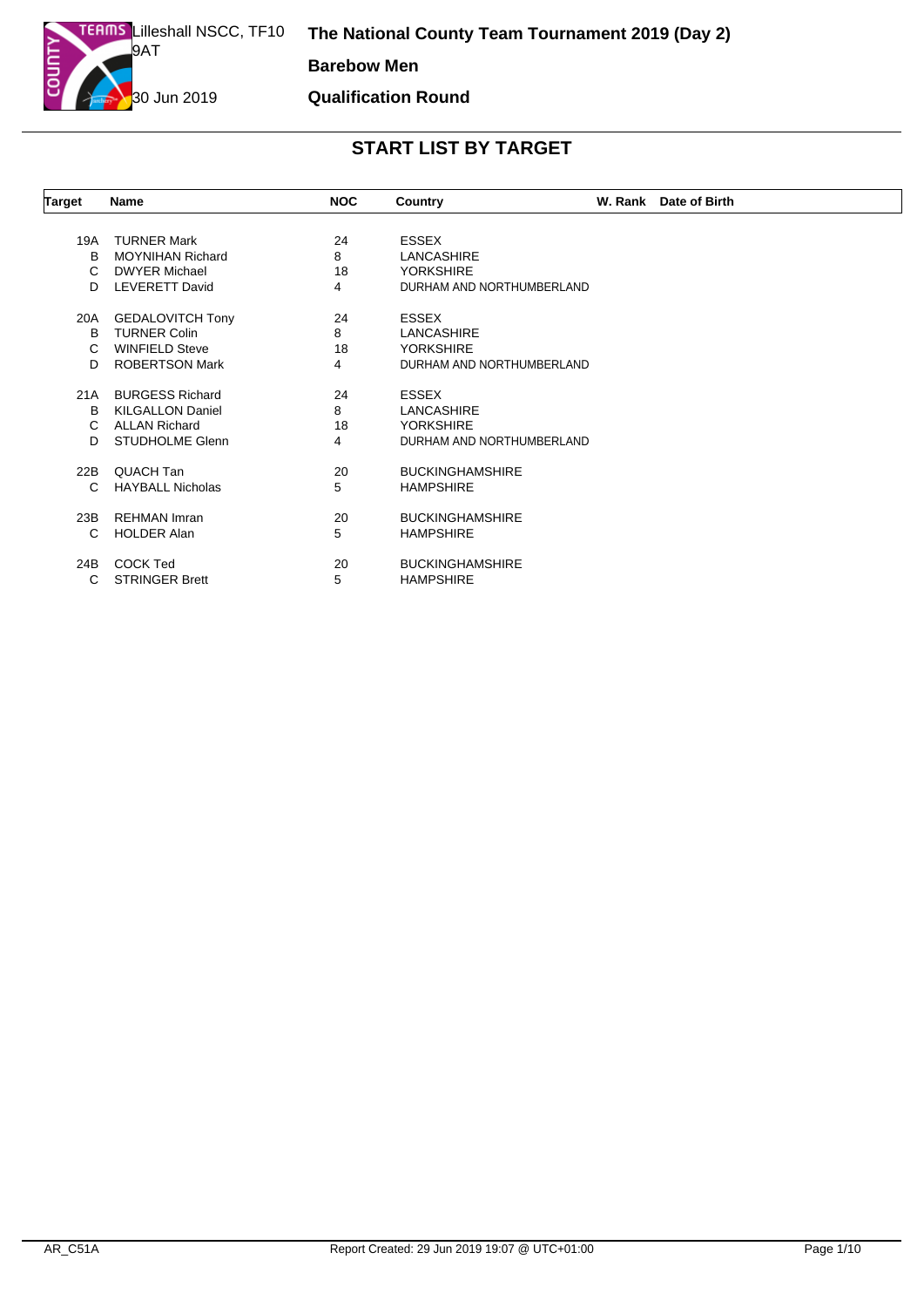**Barebow Women**

#### **Qualification Round**

| Target | <b>Name</b>                      | <b>NOC</b> | Country                   | W. Rank Date of Birth |
|--------|----------------------------------|------------|---------------------------|-----------------------|
|        |                                  |            |                           |                       |
| 1 A    | MARIS Shaz                       | 8          | LANCASHIRE                |                       |
| в      | <b>LEVERETT Tracey</b>           | 4          | DURHAM AND NORTHUMBERLAND |                       |
|        | <b>WALKER-MATTHEWS Charlotte</b> | 19         | DORSET AND WILTSHIRE      |                       |
| D      | <b>HELLIWELL Grace</b>           | 18         | <b>YORKSHIRE</b>          |                       |
| 2A     | DOHERTY Kim                      | 8          | LANCASHIRE                |                       |
| B      | <b>WALLER Vicki</b>              | 4          | DURHAM AND NORTHUMBERLAND |                       |
| C.     | ROSE Phoebe                      | 19         | DORSET AND WILTSHIRE      |                       |
| D.     | <b>BOARDMAN Suzannah</b>         | 18         | <b>YORKSHIRE</b>          |                       |
| 3A     | <b>BROWN Helen</b>               | 8          | <b>LANCASHIRE</b>         |                       |
| B      | <b>BEWS Julie</b>                | 4          | DURHAM AND NORTHUMBERLAND |                       |
| C.     | <b>FERN Sarah</b>                | 19         | DORSET AND WILTSHIRE      |                       |
| D      | <b>DICKINSON Sarah</b>           | 18         | <b>YORKSHIRE</b>          |                       |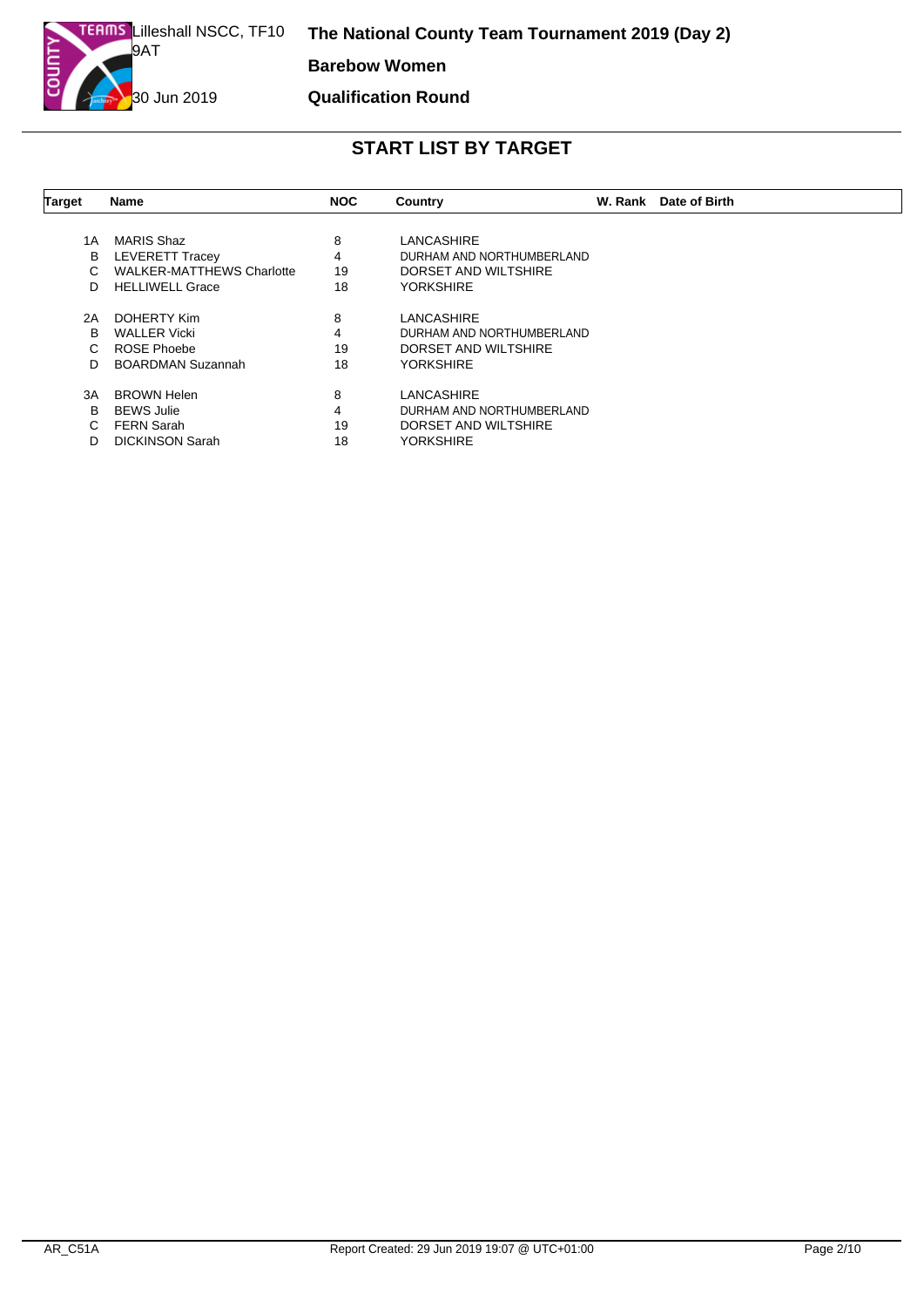| <b>Target</b> | <b>Name</b>           | <b>NOC</b>     | Country                   | W. Rank Date of Birth |
|---------------|-----------------------|----------------|---------------------------|-----------------------|
|               |                       |                |                           |                       |
| 25A           | <b>GADD Cliff</b>     | $\overline{7}$ | <b>KENT</b>               |                       |
| B             | FIELD Paul            | 20             | <b>BUCKINGHAMSHIRE</b>    |                       |
| C             | <b>YEATES Micheal</b> | 19             | DORSET AND WILTSHIRE      |                       |
| D             | <b>ATTALIA Bob</b>    | 24             | <b>ESSEX</b>              |                       |
| 26A           | <b>HIND Colin</b>     | $\overline{7}$ | <b>KENT</b>               |                       |
| B             | <b>ALLEN Neil</b>     | 20             | <b>BUCKINGHAMSHIRE</b>    |                       |
| C             | <b>CANHAM Sean</b>    | 19             | DORSET AND WILTSHIRE      |                       |
| D             | <b>MALLET Eric</b>    | 24             | <b>ESSEX</b>              |                       |
| 27A           | <b>WALL Andrew</b>    | 7              | <b>KENT</b>               |                       |
| B             | <b>KING Peter</b>     | 20             | <b>BUCKINGHAMSHIRE</b>    |                       |
| C             | <b>PEARCE Mike</b>    | 19             | DORSET AND WILTSHIRE      |                       |
| D.            | <b>LAWRENCE Mark</b>  | 24             | <b>ESSEX</b>              |                       |
| 28A           | <b>JORDAN Martin</b>  | 18             | <b>YORKSHIRE</b>          |                       |
| B             | <b>NEILL Seth</b>     | 15             | <b>DEVON AND CORNWALL</b> |                       |
| C             | <b>FREEMAN Hamish</b> | 8              | <b>LANCASHIRE</b>         |                       |
| D             | <b>FINN Ciaran</b>    | 5              | <b>HAMPSHIRE</b>          |                       |
| 29A           | <b>WHITHAM David</b>  | 18             | <b>YORKSHIRE</b>          |                       |
| B             | <b>TWIGG Rob</b>      | 15             | DEVON AND CORNWALL        |                       |
| C             | <b>MESSAGE Dale</b>   | 8              | <b>LANCASHIRE</b>         |                       |
| D             | <b>YATES Steve</b>    | 5              | <b>HAMPSHIRE</b>          |                       |
| 30A           | <b>HEBDIGE Ged</b>    | 18             | <b>YORKSHIRE</b>          |                       |
| B.            | <b>CHOPPING Chris</b> | 15             | DEVON AND CORNWALL        |                       |
| C             | <b>FLEMING Ian</b>    | 8              | <b>LANCASHIRE</b>         |                       |
| D             | <b>SOLLARS Andy</b>   | 5              | <b>HAMPSHIRE</b>          |                       |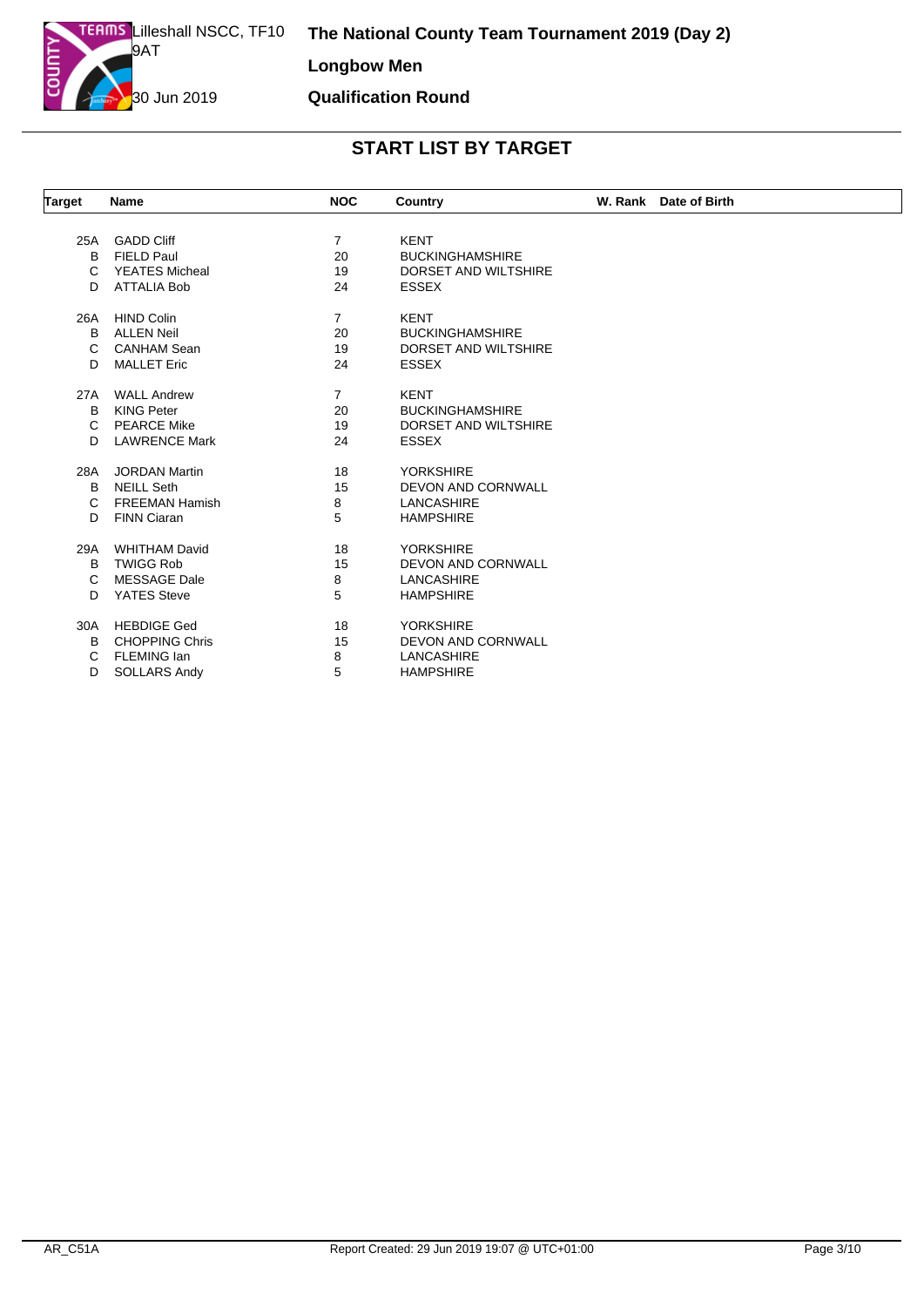| Target | <b>Name</b>               | <b>NOC</b> | Country                   | W. Rank | Date of Birth |
|--------|---------------------------|------------|---------------------------|---------|---------------|
|        |                           |            |                           |         |               |
| 4A     | <b>HUDSON Sheila</b>      | 18         | <b>YORKSHIRE</b>          |         |               |
| B      | <b>BARRETT Jane</b>       | 15         | DEVON AND CORNWALL        |         |               |
| C.     | YOUNG Lynn                | 4          | DURHAM AND NORTHUMBERLAND |         |               |
| D      | <b>BROWN Gill</b>         | 25         | LEICESTERSHIRE & RUTLAND  |         |               |
| 5A     | <b>WOODCOCK Helen</b>     | 18         | <b>YORKSHIRE</b>          |         |               |
| B      | <b>STAPLETON Michaela</b> | 15         | <b>DEVON AND CORNWALL</b> |         |               |
| C.     | <b>JUBIN Penny</b>        | 5          | <b>HAMPSHIRE</b>          |         |               |
| D      | <b>CHARTERS Catriona</b>  | 25         | LEICESTERSHIRE & RUTLAND  |         |               |
| 6A     | <b>ELLIOTT Rosie</b>      | 18         | <b>YORKSHIRE</b>          |         |               |
| в      | <b>TWIGG Sophie</b>       | 15         | <b>DEVON AND CORNWALL</b> |         |               |
|        | <b>CHALMERS Niamh</b>     | 4          | DURHAM AND NORTHUMBERLAND |         |               |
| D      | <b>GRACE Tina</b>         | 5          | <b>HAMPSHIRE</b>          |         |               |
| 7A     | <b>GIDDINGS Rebecca</b>   | 5          | <b>HAMPSHIRE</b>          |         |               |
| В      | <b>JONES Georgie</b>      | 25         | LEICESTERSHIRE & RUTLAND  |         |               |
|        | <b>HALL Catherine</b>     | 4          | DURHAM AND NORTHUMBERLAND |         |               |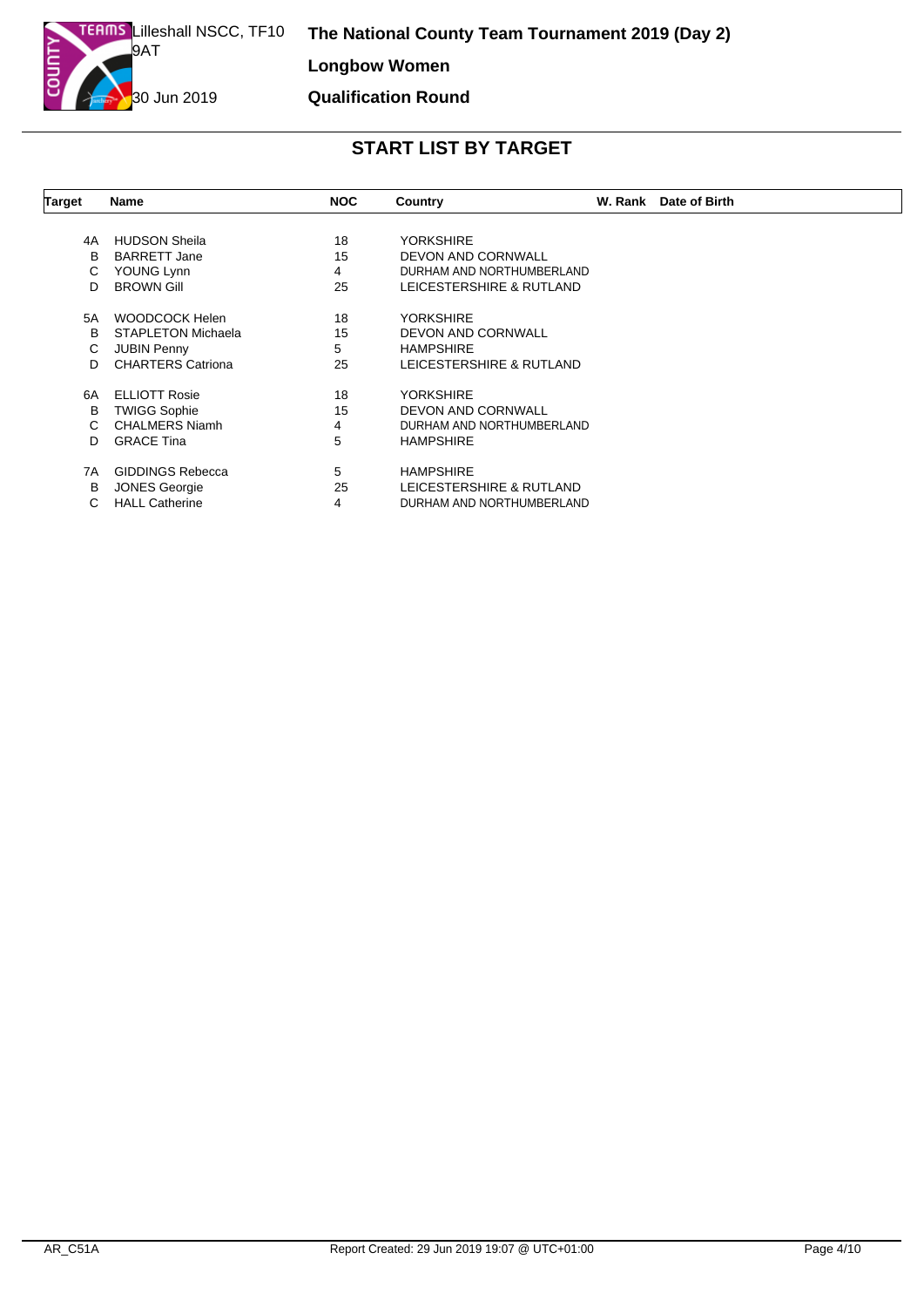#### **Qualification Round**

| <b>Target</b> | Name                    | <b>NOC</b>        | Country                   | W. Rank Date of Birth |
|---------------|-------------------------|-------------------|---------------------------|-----------------------|
|               | 31A GILL Steven         | 8                 | LANCASHIRE                |                       |
| B             | <b>HADFIELD Leigh</b>   | 23                | <b>CHESHIRE</b>           |                       |
| D             | <b>RICHARDS Andrew</b>  | 15                | DEVON AND CORNWALL        |                       |
|               |                         |                   |                           |                       |
| 32A           | <b>SUTTON Paul</b>      | 8                 | LANCASHIRE                |                       |
| B             | <b>KAHN Afran</b>       | 23                | <b>CHESHIRE</b>           |                       |
| С             | <b>PARKER David</b>     | 10                | <b>NOTTINGHAMSHIRE</b>    |                       |
| D             | <b>NICHOLAS David</b>   | 15                | DEVON AND CORNWALL        |                       |
| 33A           | <b>TITTENSOR Paul</b>   | 8                 | LANCASHIRE                |                       |
| B             | <b>NAIRN Thomas</b>     | 23                | <b>CHESHIRE</b>           |                       |
| C             | <b>GRAY Robert</b>      | 10                | <b>NOTTINGHAMSHIRE</b>    |                       |
| D             | <b>ROWE Alex</b>        | 15                | DEVON AND CORNWALL        |                       |
|               |                         |                   |                           |                       |
| 34A           | ADAMS Jamie             | 13                | <b>BERKSHIRE</b>          |                       |
| B             | PIPER Julian            | 6                 | <b>HAMPSHIRE B</b>        |                       |
| С             | JOYCE Christopher       | 10                | <b>NOTTINGHAMSHIRE</b>    |                       |
| D             | <b>CRISPIN Cousins</b>  | 3                 | <b>DERBYSHIRE AS</b>      |                       |
| 35A           | SIMPSON Colin           | 13                | <b>BERKSHIRE</b>          |                       |
| В             | <b>TOWLE James</b>      | 6                 | <b>HAMPSHIRE B</b>        |                       |
| С             | <b>SULLIVAN Martin</b>  | 1                 | <b>CAMBRIDGESHIRE</b>     |                       |
| D             | <b>ADAM Wilson</b>      | 3                 | <b>DERBYSHIRE AS</b>      |                       |
|               |                         |                   |                           |                       |
| 36A           | <b>WHYSALL Colin</b>    | 13                | <b>BERKSHIRE</b>          |                       |
| В             | <b>WRIGLEY James</b>    | 6                 | <b>HAMPSHIRE B</b>        |                       |
| C             | <b>BECK Paul</b>        | $\mathbf{1}$      | <b>CAMBRIDGESHIRE</b>     |                       |
| D             | <b>PETER Botchett</b>   | 3                 | <b>DERBYSHIRE AS</b>      |                       |
|               |                         |                   |                           |                       |
| 37A           | NICHOLSON Paul          | 4                 | DURHAM AND NORTHUMBERLAND |                       |
| B             | <b>SMITH Andrew</b>     | 24                | <b>ESSEX</b>              |                       |
| С             | SANCHEZ POMBROL Daniel  | $\mathbf{1}$      | <b>CAMBRIDGESHIRE</b>     |                       |
| D             | FINN Dan                | 17                | <b>WORCESTERSHIRE B</b>   |                       |
| 38A           | <b>INGRAM Richard</b>   | 4                 | DURHAM AND NORTHUMBERLAND |                       |
| B             | <b>JUNIPER Kevin</b>    | 24                | <b>ESSEX</b>              |                       |
| C             | FITZGERALD Richard      | 26                | SURREY A A                |                       |
| D             | <b>HAZELL Wayne</b>     | 17                | <b>WORCESTERSHIRE B</b>   |                       |
|               |                         |                   |                           |                       |
| 39A           | <b>ROBERSON Keith</b>   | 4                 | DURHAM AND NORTHUMBERLAND |                       |
| В             | <b>SKINNER Martin</b>   | 24                | <b>ESSEX</b>              |                       |
| С             | <b>WOODGATE James</b>   | 26                | SURREY A A                |                       |
| D             | SMITH Roger             | 17                | WORCESTERSHIRE B          |                       |
| 40A           | <b>CEURVORST Paul</b>   | 20                | <b>BUCKINGHAMSHIRE</b>    |                       |
| B             | TRUDGILL Ben            | 25                | LEICESTERSHIRE & RUTLAND  |                       |
| C.            | HIGGS Graham            | 26                | SURREY A A                |                       |
| D             | NAKO Enrik              | $12 \overline{ }$ | <b>WARWICKSHIRE</b>       |                       |
|               | <b>JONES Kevin</b>      |                   | <b>BUCKINGHAMSHIRE</b>    |                       |
| 41A           |                         | 20                |                           |                       |
| B             | STEPHENSON Ollie        | 25                | LEICESTERSHIRE & RUTLAND  |                       |
| C.            | <b>CRICKMORE Neil</b>   | 18                | <b>YORKSHIRE</b>          |                       |
| D             | AVINS Chris             | $12 \overline{ }$ | <b>WARWICKSHIRE</b>       |                       |
| 42A           | <b>CLARK Andrew</b>     | 20                | <b>BUCKINGHAMSHIRE</b>    |                       |
| B             | <b>COVENEY Arthur</b>   | 25                | LEICESTERSHIRE & RUTLAND  |                       |
| C             | <b>GARDINER Matthew</b> | 18                | <b>YORKSHIRE</b>          |                       |
| D             | IP Sherman              | $12 \overline{ }$ | <b>WARWICKSHIRE</b>       |                       |
| 43A           | VANETTI Paul            | 21                | <b>OXFORDSHIRE</b>        |                       |
| B             |                         | 21                |                           |                       |
|               | <b>HENFREY Callum</b>   |                   | <b>OXFORDSHIRE</b>        |                       |
| C             | <b>BARGEWELL Peter</b>  | 18                | <b>YORKSHIRE</b>          |                       |
| D             | COLLEY lan              | 19                | DORSET AND WILTSHIRE      |                       |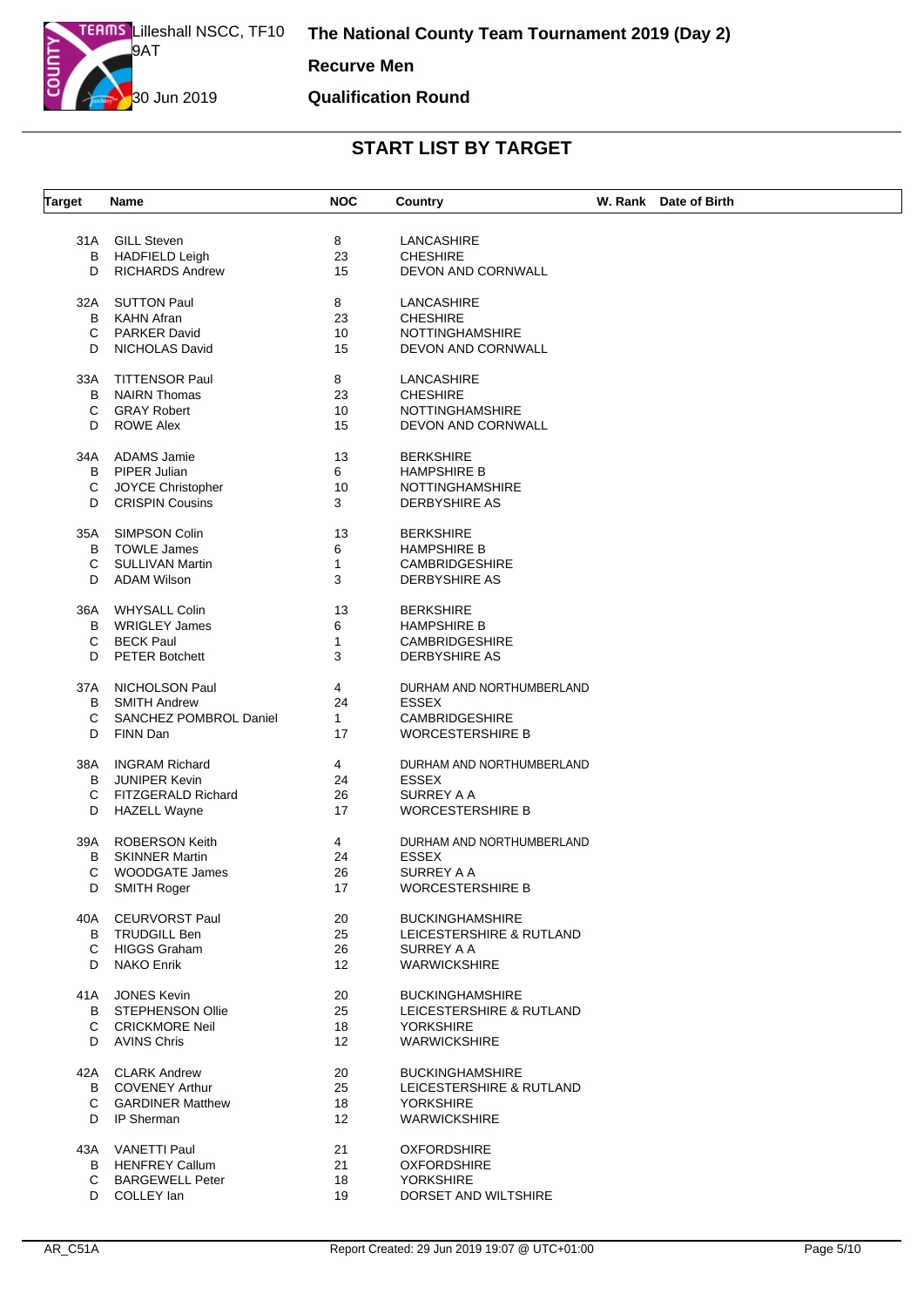#### **Qualification Round**

| Target | <b>Name</b>                | <b>NOC</b> | Country               | W. Rank Date of Birth |
|--------|----------------------------|------------|-----------------------|-----------------------|
|        |                            |            |                       |                       |
| 44A    | <b>SILALE Augustinas</b>   | 22         | <b>OXFORDSHIRE B</b>  |                       |
| B      | <b>BUCHAN Andrew</b>       | 22         | <b>OXFORDSHIRE B</b>  |                       |
| C.     | <b>HODGKINS Kevin</b>      | 14         | <b>CUMBRIA</b>        |                       |
| D      | <b>HAYDEN Gavin</b>        | 19         | DORSET AND WILTSHIRE  |                       |
| 45A    | <b>LUNT Ciaran</b>         | 22         | <b>OXFORDSHIRE B</b>  |                       |
| в      | <b>TIMMINS David</b>       | 21         | <b>OXFORDSHIRE</b>    |                       |
| C.     | <b>DEGLER Simon</b>        | 14         | <b>CUMBRIA</b>        |                       |
| D      | <b>HILL Alex</b>           | 19         | DORSET AND WILTSHIRE  |                       |
| 46A    | <b>EMENEY Sonnie</b>       | 5          | <b>HAMPSHIRE</b>      |                       |
| B      | <b>WEBB Peter</b>          | 16         | <b>WORCESTERSHIRE</b> |                       |
| C.     | <b>BUCKNER Richard</b>     | 5          | <b>HAMPSHIRE</b>      |                       |
| D      | <b>GARRETT Neill</b>       | 16         | <b>WORCESTERSHIRE</b> |                       |
| 47A    | <b>BAIGENT Christopher</b> | 5          | <b>HAMPSHIRE</b>      |                       |
| В      | <b>CLAY Paul</b>           | 16         | <b>WORCESTERSHIRE</b> |                       |
| C.     | <b>DENT</b> Jonathan       | 14         | <b>CUMBRIA</b>        |                       |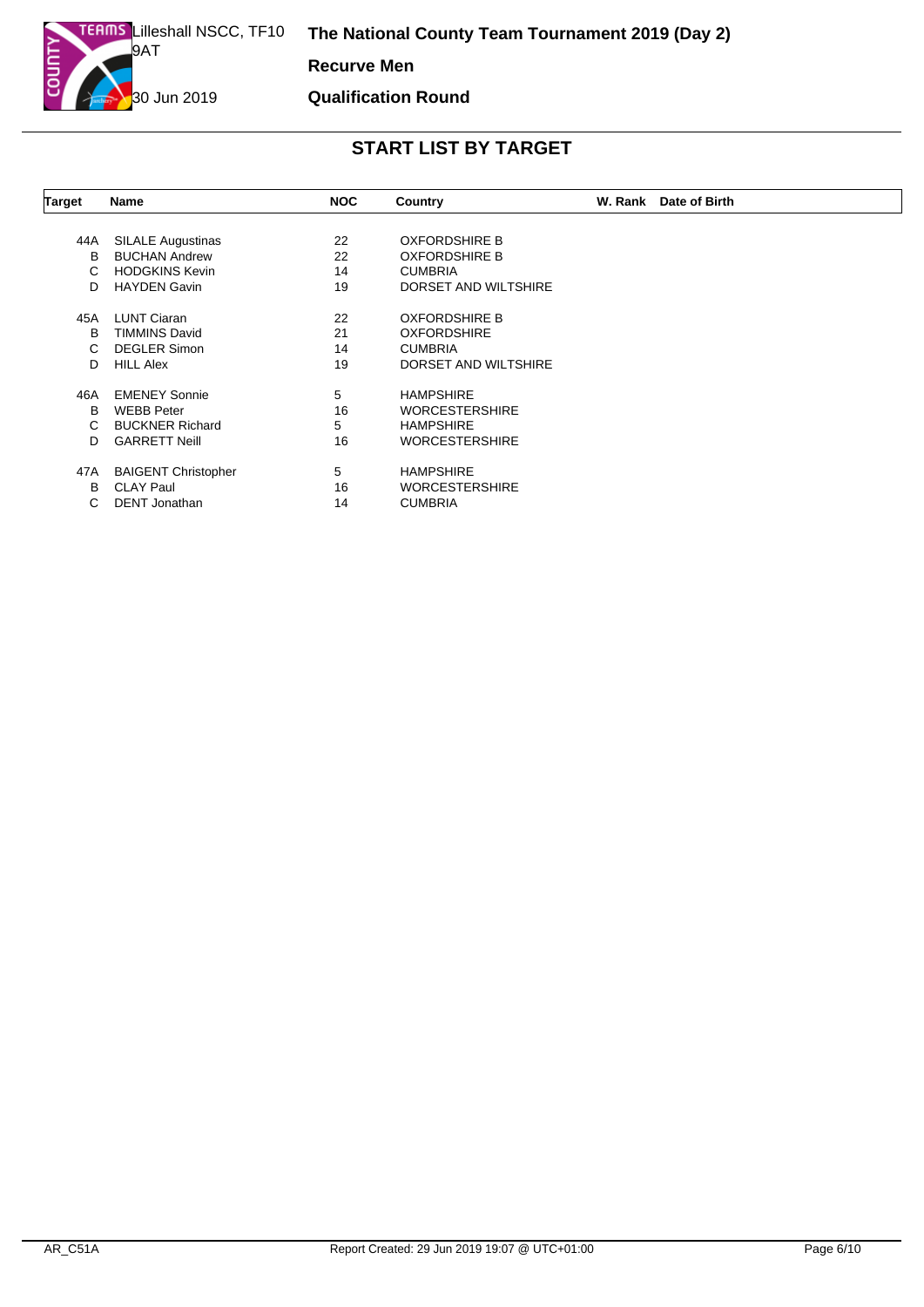**Recurve Women**

#### **Qualification Round**

| <b>Target</b> | Name                    | <b>NOC</b>   | Country                   | W. Rank Date of Birth |
|---------------|-------------------------|--------------|---------------------------|-----------------------|
|               |                         |              |                           |                       |
| 8A            | <b>HURST Shelley</b>    | 18           | YORKSHIRE                 |                       |
| B             | CHAUDHRY Saira          | 15           | DEVON AND CORNWALL        |                       |
| C             | <b>WHITWORTH Liz</b>    | 16           | <b>WORCESTERSHIRE</b>     |                       |
|               |                         |              |                           |                       |
| D             | <b>SPENCE Nikki</b>     | 13           | <b>BERKSHIRE</b>          |                       |
| 9A            | WOODCOCK-DEXTER Bethany | 18           | <b>YORKSHIRE</b>          |                       |
| B             | <b>TIPPING Rebekah</b>  | 12           | <b>WARWICKSHIRE</b>       |                       |
| D             | <b>STOCKER Celia</b>    | 13           | <b>BERKSHIRE</b>          |                       |
|               |                         |              |                           |                       |
| 10A           | SOU Li                  | 18           | <b>YORKSHIRE</b>          |                       |
| B             | <b>NICHOLAS Lucy</b>    | 15           | DEVON AND CORNWALL        |                       |
| С             | <b>PALMER Freya</b>     | 16           | <b>WORCESTERSHIRE</b>     |                       |
| D             | <b>TUDOR Laura</b>      | 13           | <b>BERKSHIRE</b>          |                       |
|               |                         |              |                           |                       |
| 11A           | CARTER Kate             | 12           | <b>WARWICKSHIRE</b>       |                       |
| В             | SAGOO Jaspreet          | $\mathbf{1}$ | <b>CAMBRIDGESHIRE</b>     |                       |
| С             | <b>GILDER Sally</b>     | 16           | <b>WORCESTERSHIRE</b>     |                       |
| D             | <b>KING Wendie</b>      | 24           | <b>ESSEX</b>              |                       |
|               |                         |              |                           |                       |
| 12A           | <b>BARKER Zena</b>      | 15           | <b>DEVON AND CORNWALL</b> |                       |
| B             | <b>LANGTON Paula</b>    | $\mathbf{1}$ | <b>CAMBRIDGESHIRE</b>     |                       |
| C             | STEPHENSON Rebecca      | 8            | LANCASHIRE                |                       |
| D             | <b>ATKINSON Susi</b>    | 24           | <b>ESSEX</b>              |                       |
| 13A           | <b>BURNAGE Hannah</b>   | 12           | <b>WARWICKSHIRE</b>       |                       |
| В             | <b>BRUG Eleanor</b>     | $\mathbf{1}$ | <b>CAMBRIDGESHIRE</b>     |                       |
| С             | <b>HUGHES Heather</b>   | 8            | LANCASHIRE                |                       |
| D             | <b>LAWRENCE Sharon</b>  | 24           | <b>ESSEX</b>              |                       |
|               |                         |              |                           |                       |
| 14A           | <b>RELTON Karen</b>     | 4            | DURHAM AND NORTHUMBERLAND |                       |
| В             | CLARK Andrea            | 14           | <b>CUMBRIA</b>            |                       |
| C             | <b>AUBREY Wendy</b>     | 8            | LANCASHIRE                |                       |
| D             | <b>SMITH Anne</b>       | 25           | LEICESTERSHIRE & RUTLAND  |                       |
|               |                         |              |                           |                       |
| 15A           | <b>MCGOVERN Claire</b>  | 4            | DURHAM AND NORTHUMBERLAND |                       |
| В             | <b>HOUGHTON June</b>    | 14           | <b>CUMBRIA</b>            |                       |
| C             | <b>ORME Michelle</b>    | 19           | DORSET AND WILTSHIRE      |                       |
| D             | RANDALL Rebecca         | 25           | LEICESTERSHIRE & RUTLAND  |                       |
|               |                         |              |                           |                       |
| 16A           | <b>THORNTON Abigail</b> | 4            | DURHAM AND NORTHUMBERLAND |                       |
| в             | <b>COSH Ellen</b>       | 14           | <b>CUMBRIA</b>            |                       |
| C             | <b>SLIP Katheryn</b>    | 19           | DORSET AND WILTSHIRE      |                       |
| D             | <b>COPSON Kim</b>       | 25           | LEICESTERSHIRE & RUTLAND  |                       |
| 17A           | MITCHELL Hannah         | 5            | <b>HAMPSHIRE</b>          |                       |
| в             | <b>TAYLOR Philippa</b>  | 3            | <b>DERBYSHIRE AS</b>      |                       |
| C             | <b>MEAD Gloria</b>      | 19           | DORSET AND WILTSHIRE      |                       |
|               |                         |              |                           |                       |
| 18A           | <b>GRAY Lisa</b>        | 5            | <b>HAMPSHIRE</b>          |                       |
| В             | <b>KENDRICK Laura</b>   | 3            | DERBYSHIRE AS             |                       |
| С             | VAN BESOUW Rachel       | 5            | <b>HAMPSHIRE</b>          |                       |
|               | D COOPER Lisa           | 3            | <b>DERBYSHIRE AS</b>      |                       |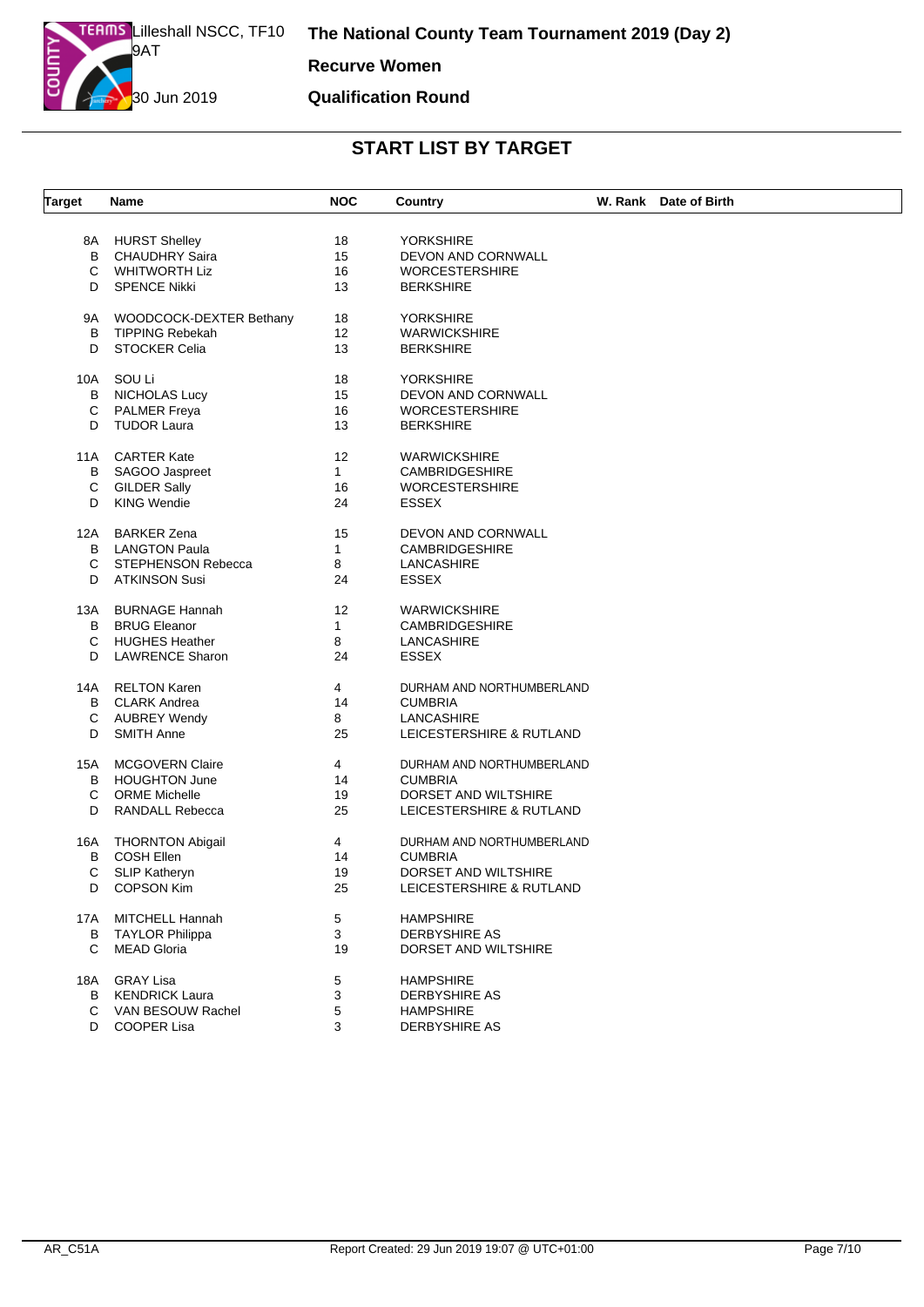#### **Qualification Round**

| <b>Target</b> | Name                      | <b>NOC</b>     | Country                   | W. Rank Date of Birth |
|---------------|---------------------------|----------------|---------------------------|-----------------------|
|               |                           |                |                           |                       |
| 48A           | <b>ROCHA Francis</b>      | 6              | <b>HAMPSHIRE B</b>        |                       |
| B             | <b>TOHOVITIS George</b>   | 10             | <b>NOTTINGHAMSHIRE</b>    |                       |
| С             | <b>REES</b> Sam           | 12             | <b>WARWICKSHIRE</b>       |                       |
| D             | <b>GLOVER Ben</b>         | 21             | <b>OXFORDSHIRE</b>        |                       |
| 49A           | <b>NIGHTINGALE Andrew</b> | 6              | <b>HAMPSHIRE B</b>        |                       |
| B             | <b>DICKS Bernie</b>       | 10             | <b>NOTTINGHAMSHIRE</b>    |                       |
| C             | <b>JACKSON Timothy</b>    | 12             | <b>WARWICKSHIRE</b>       |                       |
| D             | <b>MORRIS Richard</b>     | 21             | <b>OXFORDSHIRE</b>        |                       |
| 50A           | FOLEY John                | 6              | <b>HAMPSHIRE B</b>        |                       |
| в             | <b>LANE Nigel</b>         | 10             | <b>NOTTINGHAMSHIRE</b>    |                       |
| C             | <b>DUNCAN Tom</b>         | 12             | <b>WARWICKSHIRE</b>       |                       |
| D             | <b>CRAWFORD Archie</b>    | 21             | <b>OXFORDSHIRE</b>        |                       |
| 51A           | MOORE Joshua              | 9              | <b>NORFOLK</b>            |                       |
| В             | CHAN Kah Chung            | 11             | NOTTINGHAMSHIRE B         |                       |
| С             | <b>HASLAM Lewis</b>       | 3              | <b>DERBYSHIRE AS</b>      |                       |
| D             | <b>PRICE Chris</b>        | 16             | <b>WORCESTERSHIRE</b>     |                       |
|               |                           |                |                           |                       |
| 52A           | <b>HALL David</b>         | 9              | <b>NORFOLK</b>            |                       |
| B             | QURESHI Shai              | 11             | NOTTINGHAMSHIRE B         |                       |
| C             | <b>THOMAS Nathan</b>      | 3              | <b>DERBYSHIRE AS</b>      |                       |
| 53A           | <b>SMITH Andrew</b>       | 9              | <b>NORFOLK</b>            |                       |
| B             | <b>PLATKIW Michael</b>    | 11             | NOTTINGHAMSHIRE B         |                       |
| С             | <b>SCOTT Simon</b>        | 3              | <b>DERBYSHIRE AS</b>      |                       |
| D             | CARTWRIGHT lan            | 16             | <b>WORCESTERSHIRE</b>     |                       |
|               |                           |                |                           |                       |
| 54A           | <b>JAMES Steven</b>       | $\overline{4}$ | DURHAM AND NORTHUMBERLAND |                       |
| B             | <b>BROOM Matt</b>         | 15             | DEVON AND CORNWALL        |                       |
| С             | <b>CHAPMAN Bill</b>       | 25             | LEICESTERSHIRE & RUTLAND  |                       |
| D             | <b>HAYDEN Alan</b>        | 19             | DORSET AND WILTSHIRE      |                       |
| 55A           | <b>SPEIGHT Mark</b>       | 4              | DURHAM AND NORTHUMBERLAND |                       |
| B             | <b>BOON Cor</b>           | 15             | DEVON AND CORNWALL        |                       |
| С             | <b>BROWN Neil</b>         | 25             | LEICESTERSHIRE & RUTLAND  |                       |
| D             | <b>MATTHEWS Paul</b>      | 19             | DORSET AND WILTSHIRE      |                       |
|               |                           |                |                           |                       |
| 56A           | <b>DUNCANSON Kevin</b>    | 4              | DURHAM AND NORTHUMBERLAND |                       |
| В             | <b>GLOVER Steve</b>       | 15             | DEVON AND CORNWALL        |                       |
| С             | LASZSKOWICZ Neil          | 25             | LEICESTERSHIRE & RUTLAND  |                       |
| D             | <b>DAWSON Peter</b>       | 19             | DORSET AND WILTSHIRE      |                       |
| 57A           | <b>BALDWIN Sam</b>        | 13             | <b>BERKSHIRE</b>          |                       |
| B             | <b>HALDANE Mark</b>       | 5              | <b>HAMPSHIRE</b>          |                       |
| C             | <b>RIDDING Dru</b>        | 14             | <b>CUMBRIA</b>            |                       |
| D             | <b>KENTROP Adam</b>       | $\mathbf{1}$   | <b>CAMBRIDGESHIRE</b>     |                       |
|               |                           |                |                           |                       |
| 58A           | DALE Matt                 | 13             | <b>BERKSHIRE</b>          |                       |
| В             | <b>RALLS Luke</b>         | 5              | <b>HAMPSHIRE</b>          |                       |
| C             | <b>WINDLE Tony</b>        | 14             | <b>CUMBRIA</b>            |                       |
| D             | <b>HAYNES Stephen</b>     | $\mathbf{1}$   | CAMBRIDGESHIRE            |                       |
| 59A           | <b>GOULD Steve</b>        | 13             | <b>BERKSHIRE</b>          |                       |
| В             | <b>GRACE Lee</b>          | 5              | <b>HAMPSHIRE</b>          |                       |
| C             | HIGHAM Jeff               | 14             | <b>CUMBRIA</b>            |                       |
| D             | <b>ATKINSON Jack</b>      | 1              | <b>CAMBRIDGESHIRE</b>     |                       |
| 60A           | <b>BAINTON Aaron</b>      | 18             | <b>YORKSHIRE</b>          |                       |
| B             | PRETLOVE Jason            | 24             | <b>ESSEX</b>              |                       |
| C             | <b>BLINKHORN Mark</b>     | 8              | LANCASHIRE                |                       |
|               | D POTTER Scott            | 16             | <b>WORCESTERSHIRE</b>     |                       |
|               |                           |                |                           |                       |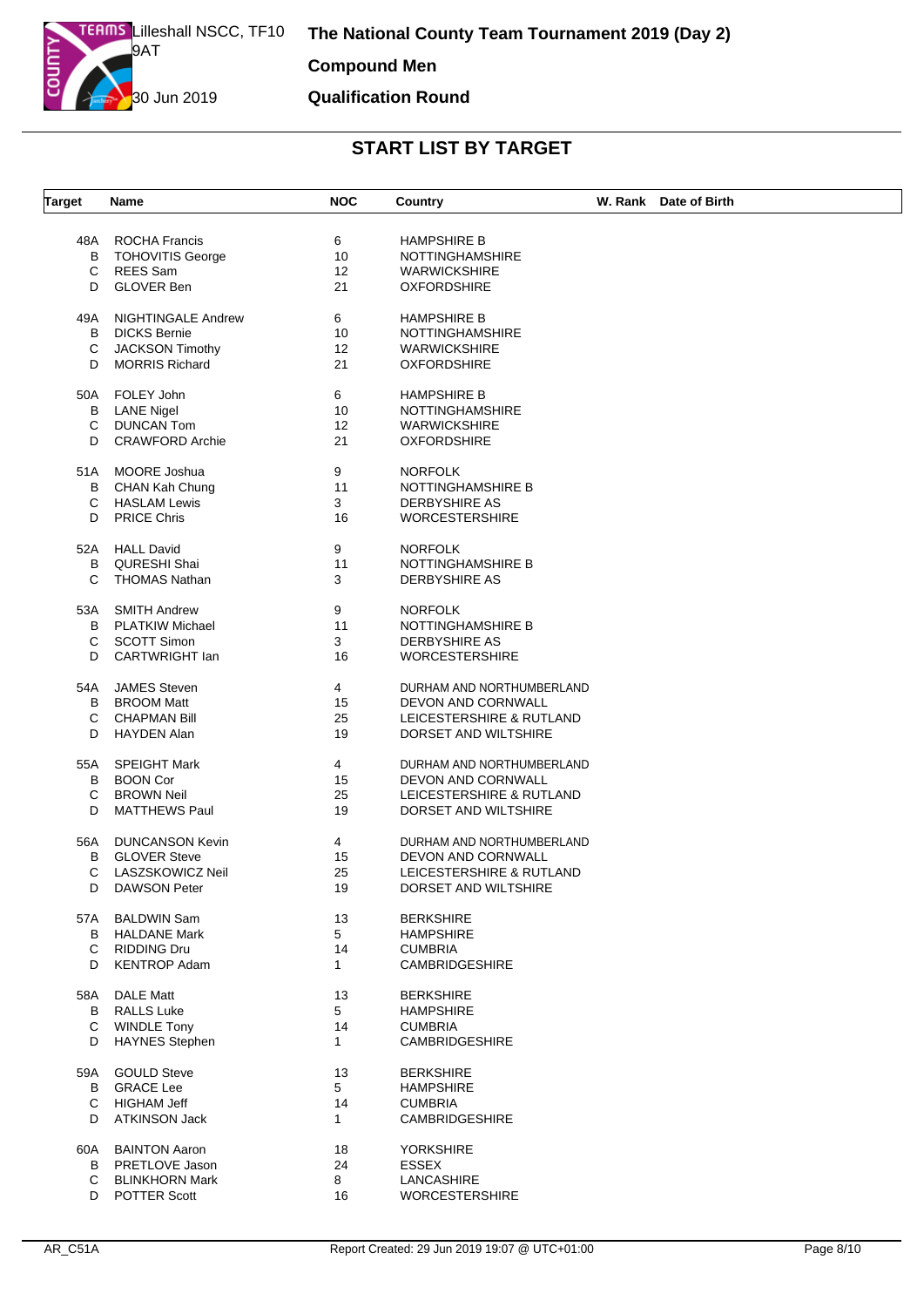**Compound Men**

**Qualification Round**

| <b>Target</b> | Name                      | <b>NOC</b> | Country           | W. Rank Date of Birth |
|---------------|---------------------------|------------|-------------------|-----------------------|
|               |                           |            |                   |                       |
| 61A           | <b>ENGLISH Neil</b>       | 18         | <b>YORKSHIRE</b>  |                       |
| В             | <b>HOWELL James</b>       | 24         | ESSEX             |                       |
| C.            | <b>AUBREY Mike</b>        | 8          | <b>LANCASHIRE</b> |                       |
| 62A           | <b>LOCK Oskars</b>        | 18         | <b>YORKSHIRE</b>  |                       |
| В             | <b>SEWELL Tony</b>        | 24         | <b>ESSEX</b>      |                       |
| С             | <b>TITTENSOR Geoffrey</b> | 8          | LANCASHIRE        |                       |